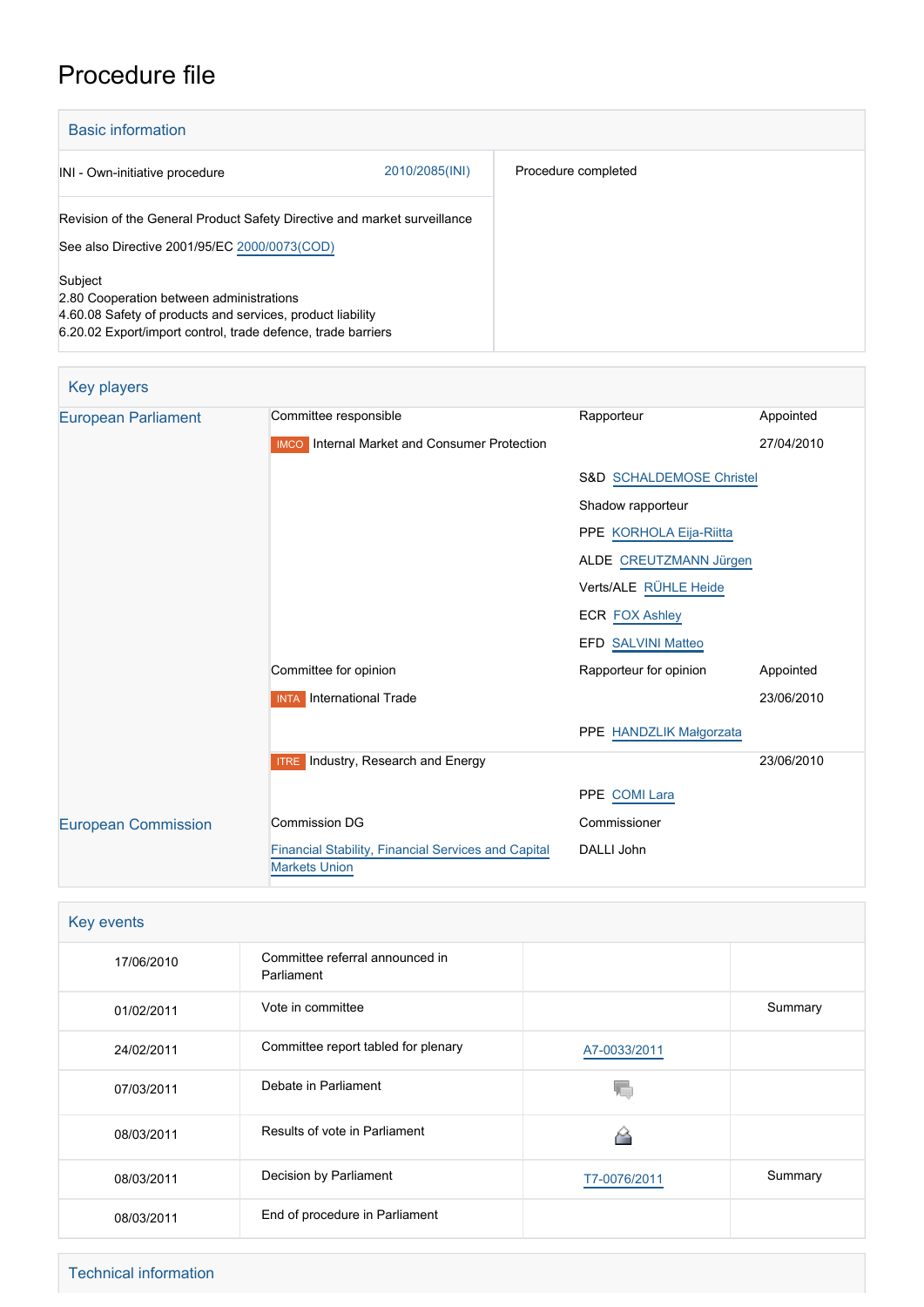| Procedure reference        | 2010/2085(INI)                               |
|----------------------------|----------------------------------------------|
| Procedure type             | INI - Own-initiative procedure               |
| Procedure subtype          | Initiative                                   |
|                            | See also Directive 2001/95/EC 2000/0073(COD) |
| Legal basis                | Rules of Procedure EP 54                     |
| Other legal basis          | Rules of Procedure EP 159                    |
| Stage reached in procedure | Procedure completed                          |
| Committee dossier          | IMCO/7/03134                                 |

## Documentation gateway

| Committee draft report                                 |             | PE452.795      | 12/11/2010 | EP  |         |
|--------------------------------------------------------|-------------|----------------|------------|-----|---------|
| Committee opinion                                      | <b>INTA</b> | PE450.700      | 09/12/2010 | EP  |         |
| Committee opinion                                      | <b>ITRE</b> | PE450.905      | 09/12/2010 | EP  |         |
| Amendments tabled in committee                         |             | PE454.674      | 14/12/2010 | EP  |         |
| Committee report tabled for plenary, single<br>reading |             | A7-0033/2011   | 24/02/2011 | EP  |         |
| Text adopted by Parliament, single reading             |             | T7-0076/2011   | 08/03/2011 | EP  | Summary |
| Commission response to text adopted in<br>plenary      |             | SP(2011)5426/2 | 12/09/2011 | EC. |         |

## Revision of the General Product Safety Directive and market surveillance

The Committee on the Internal Market and Consumer Protection adopted an own-initiative report by Christel SCHALDEMOSE (S&D, DK) on the revision of the General Product Safety Directive and market surveillance.

The legislative framework regarding product safety and market surveillance consists of three layers of legal acts, i.e.[Directive 2001/95/EC](http://www.europarl.europa.eu/oeil/FindByProcnum.do?lang=en&procnum=COD/2000/0073) concerning General Product Safety (GPSD), [Regulation \(EC\) No 765/2008](http://www.europarl.europa.eu/oeil/FindByProcnum.do?lang=en&procnum=COD/2007/0029) regarding market surveillance adopted in July 2008 (new legislative framework) and the sectoral harmonisation directives.

Members believe that the current legislative framework for market surveillance does not provide enough coherence and should therefore be reviewed and further coordinated. They propose that the Commission establish a common European framework for market surveillance, concerning all products on the internal market or entering the EU market.

The Commission is invited:

- to play a more active role in coordinating the activities of the European market surveillance authorities, the customs authorities and the competent authorities of the Member States;
- with the participation of market surveillance authorities and of the customs authorities, to co-fund further joint market surveillance actions;
- to establish a public Consumer Product Safety Information Database, including a platform for complaints, if possible based on already existing regional and national systems in the Member States;
- to intensify international cooperation in the international Consumer Product Safety Caucus so as to exchange tried and tested practices and jointly to prevent the production in third countries of dangerous substances intended for export to the European single market.

The report calls on Member States to introduce in a coordinated manner penalties, including heavy fines, for economic operators who deliberately introduce dangerous or non-compliant products into the single market. It proposes that product bans should be made public as often as possible in order to increase the visibility of border controls and market surveillance and to deter criminal market operators.

It also suggests establishing offices for education on product safety e.g. in the framework of the Product Contact Points, that can facilitate training and transfer information across industries.

A new General Product Safety and Market Surveillance Regulation: Members consider that having one single regulation is the only way to have one single market surveillance system for all products. They therefore urge the Commission to establish a single market surveillance system for all products, based on one legislative act covering both the GPSD and Regulation 765/2009/EC.

They call for alignment between traceability requirements in the GPSD and the new legislative framework so as to guarantee a coherent traceability system avoiding the creation of new red tape.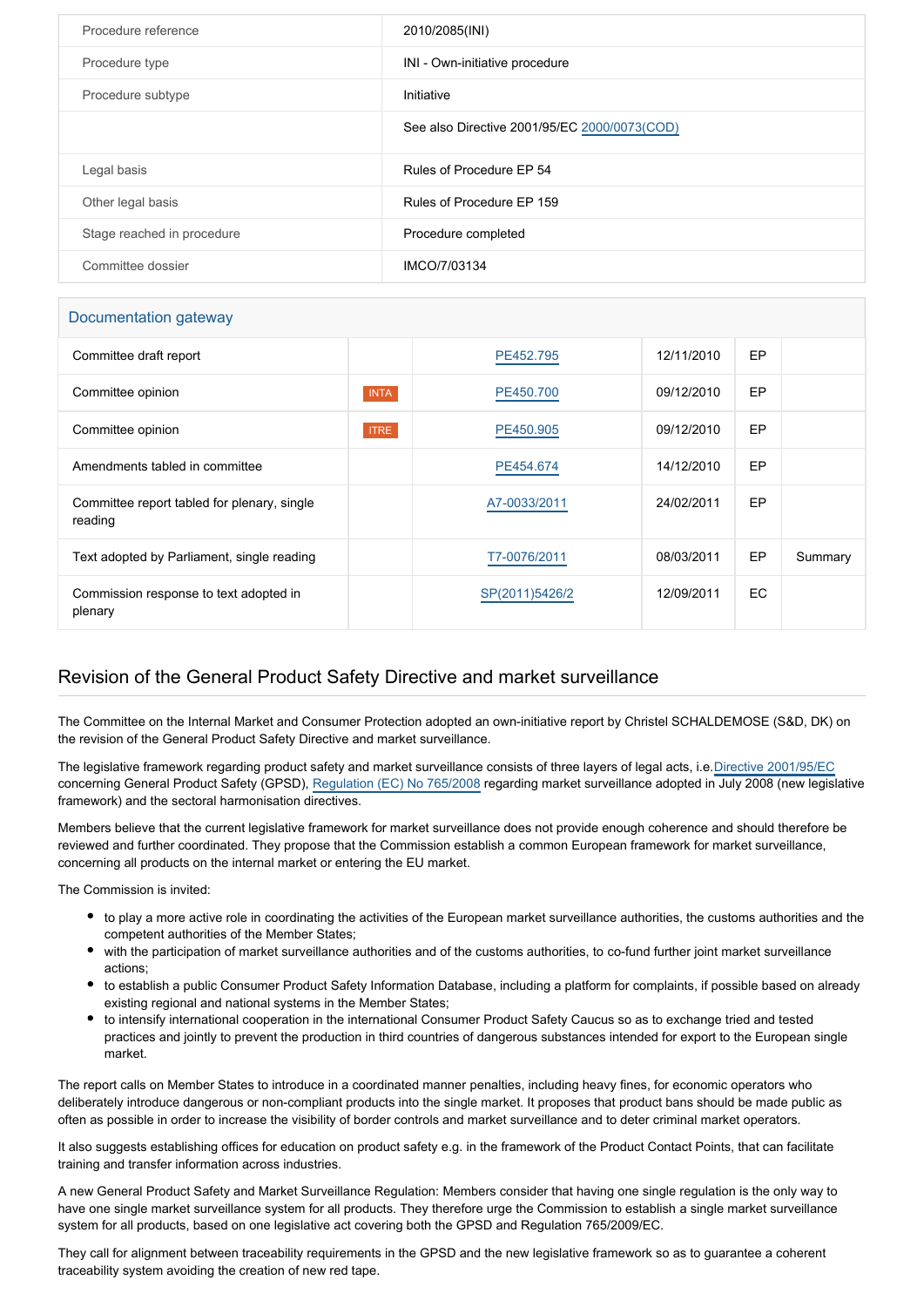Additional specific changes to the GPSD: Members regard it as problematic that products operated by service providers are not covered by the current GPSD and stress the need to rectify this legal loophole. In order to ensure the safety of the widest range of particularly vulnerable consumers, they call for the introduction of a reference to people with disabilities (along with the references to children and elderly people that are already present) and invite the Commission to include an obligation for manufacturers to carry out a risk analysis in their design phase.

The report stresses the need for a more effective regulatory framework, allowing rapid emergency Community measures to be taken. It underlines the importance of ensuring reliable traceability throughout all stages of the life of a product. It stresses, however, that no single technical solution should be imposed as the official traceability system/method within the EU market and calls for overall proportionality.

Parliament?s committee acknowledges that RAPEX is a useful and efficient tool for disseminating information among the Member States about the measures taken with regard to dangerous products, but believes that this tool can be further improved. It calls on the Commission to allow product safety professionals, producers, trade and consumer organisations and national authorities to have access to all relevant information while ensuring the necessary confidentiality.

The report also stresses the need to continue improving and strengthening the RAPEX information exchange system on dangerous products originating in third countries (such as China and India).

With a view to increasing consumers? confidence in e-commerce, the Commission is invited to step up and standardise customs checks on products bought on the internet and to carry out market surveillance, paying special attention to products which can cause direct harm to consumers, such as pharmaceutical and food products.

Lastly, Members stress the need for the market surveillance authorities to systematically participate in the process of security-relevant standard development. They urge that the currently applicable Commission procedures for establishing mandates for the development of European standards be improved so as to guarantee timely reaction to new or emerging risks in a more efficient manner.

## Revision of the General Product Safety Directive and market surveillance

The European Parliament adopted by 628 votes to 11, with 7 abstentions, a resolution on the revision of the General Product Safety Directive and market surveillance.

The resolution notes that the legislative framework regarding product safety and market surveillance consists of three layers of legal acts, i.e. [Directive 2001/95/EC](http://www.europarl.europa.eu/oeil/FindByProcnum.do?lang=en&procnum=COD/2000/0073) concerning General Product Safety (GPSD), [Regulation \(EC\) No 765/2008](http://www.europarl.europa.eu/oeil/FindByProcnum.do?lang=en&procnum=COD/2007/0029) regarding market surveillance adopted in July 2008 (new legislative framework) and the sectoral harmonisation directives. The level of market surveillance differs considerably among Member States and a number of them fail to designate necessary resources for efficient market surveillance and interpret ?products posing serious risk? differently, which can create barriers to the free movement of goods, disturb competition and jeopardise consumers' safety within the internal market.

(1) European framework for market surveillance: Parliament believes that the current legislative framework for market surveillance does not provide enough coherence and should therefore be reviewed and further coordinated. It proposes that the Commission establish a common European framework for market surveillance, concerning all products on the internal market or entering the EU market.

The Commission is invited:

- to play a more active role in coordinating the activities of the European market surveillance authorities, the customs authorities and the competent authorities of the Member States;
- with the participation of market surveillance authorities and of the customs authorities, to co-fund further joint market surveillance actions;
- to establish a public Consumer Product Safety Information Database, including a platform for complaints, if possible based on already existing regional and national systems in the Member States;
- to intensify international cooperation in the international Consumer Product Safety Caucus so as to exchange tried and tested practices and jointly to prevent the production in third countries of dangerous substances intended for export to the European single market.

The resolution calls on Member States to introduce in a coordinated manner penalties, including heavy fines, for economic operators who deliberately introduce dangerous or non-compliant products into the single market. It proposes that product bans should be made public as often as possible in order to increase the visibility of border controls and market surveillance and to deter criminal market operators.

It also suggests establishing offices for education on product safety e.g. in the framework of the Product Contact Points, that can facilitate training and transfer information across industries.

(2) A new General Product Safety and Market Surveillance Regulation: Parliament supports the revision of the GPSD and of Regulation (EC) No 765/2008 with regard to definitions and obligations for economic operators, while avoiding the creation of unnecessary administrative burdens, especially for SMEs. Members consider that having one single regulation is the only way to have one single market surveillance system for all products. They therefore urge the Commission to establish a single market surveillance system for all products, based on one legislative act covering both the GPSD and Regulation 765/2009/EC.

They call for alignment between traceability requirements in the GPSD and the new legislative framework so as to guarantee a coherent traceability system avoiding the creation of new red tape.

(3) Additional specific changes to the GPSD: Members regard it as problematic that products operated by service providers are not covered by the current GPSD and stress the need to rectify this legal loophole. In order to ensure the safety of the widest range of particularly vulnerable consumers, they call for the introduction of a reference to people with disabilities (along with the references to children and elderly people that are already present) and invite the Commission to include an obligation for manufacturers to carry out a risk analysis in their design phase.

The resolution stresses the need for a more effective regulatory framework, allowing rapid emergency Community measures to be taken. It underlines the importance of ensuring reliable traceability throughout all stages of the life of a product. It stresses, however, that no single technical solution should be imposed as the official traceability system/method within the EU market and calls for overall proportionality.